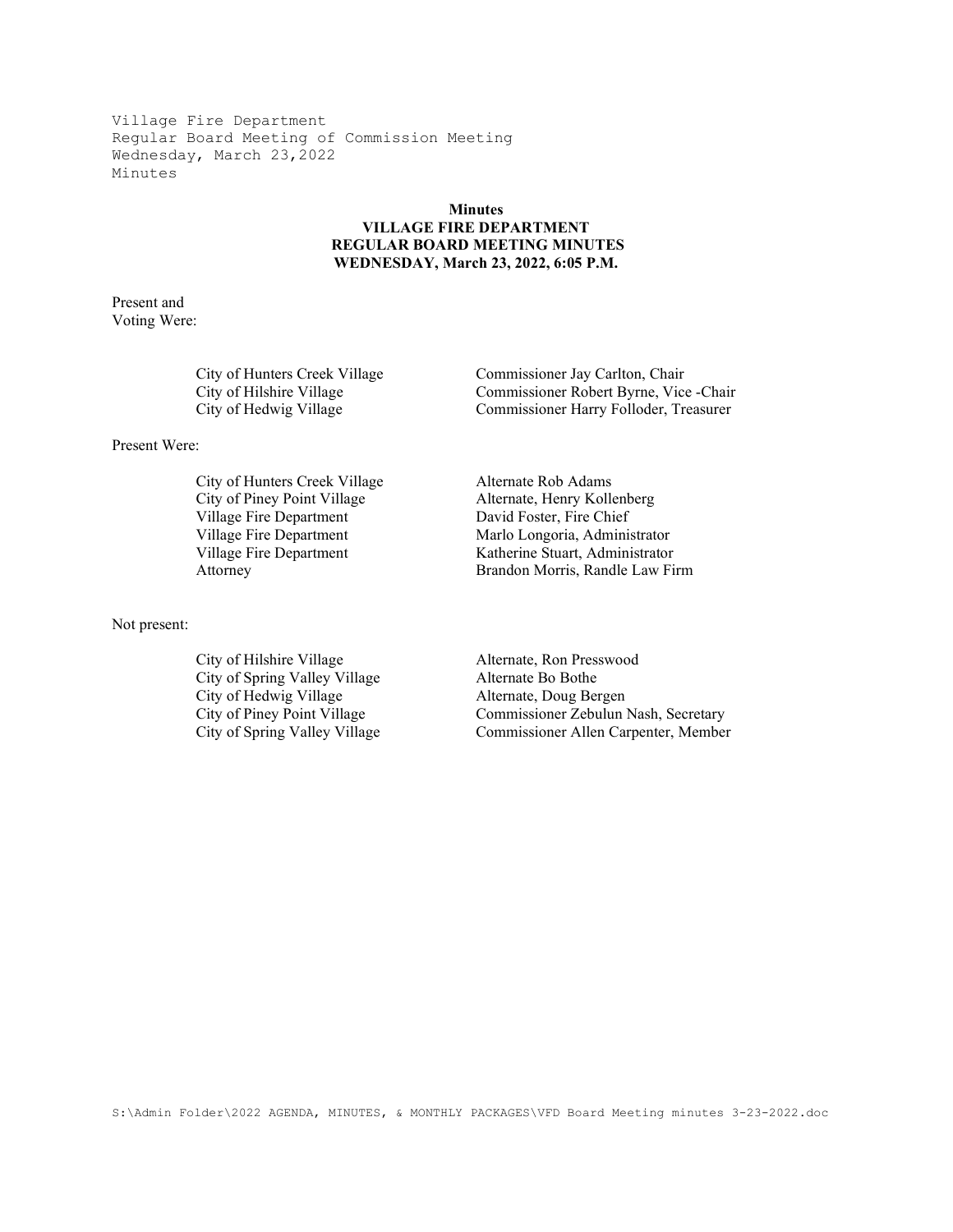### 2. COMMENTS FROM THE PUBLIC:

None

CONSENT AGENDA - All Consent Agenda items listed are considered to be routine by the Board of Commissioners and will be enacted by one motion. There will be no separate discussion of these items unless a Board Member so requests, in which event the item will be removed from the Consent Agenda and considered in its normal sequence on the agenda.

3A. Approval of Minutes

Approval of Minutes – February 2022

3B. Approval of Bills Paid

Approval of Bills Paid –February- GF & FF

Commissioner Carlton asked for a motion to approve the consent agenda as presented. Commissioner Byrne moved to approve the consent agenda; Alternate Kollenberg seconded.

"Aye," "Noes" none. Spring Valley/Hedwig was not present to vote.

### MOTION CARRIED UNANIMOUSLY

### 4. Reports

4A. Steering committee report and possible action

Renovation updates- Chief Foster

Fire Chief, David Foster stated that substantial completion was set with Construction Masters (CM) with a 30- day resolution period with the punch-list items. The door speed specifications issue was resolved, and the door now opens at the speed of 20 seconds rather than 45 seconds. The ADA inspection took place Friday am, however, a report has not been submitted to the Fire Department. A final pay application was submitted to the department and payment has been placed on hold until all necessary items under the base bid have been addressed.

Commissioner Byrne stated the roof consultant, Mr. Karl Schaack, is roughly 50% on the drawings, documents, and site planning. Commissioner Byrne also stated the goal is to have a document's from Mr. Schaack by the next meeting

Alternate Kollenberg requested the estimated cost of roof replacement on the annex and tower.

Commissioner Byrne stated the cost estimate is based on the December 2020 quote with a cost increase. The estimated cost is about \$70k to \$80K and possibly more with the rising cost of materials.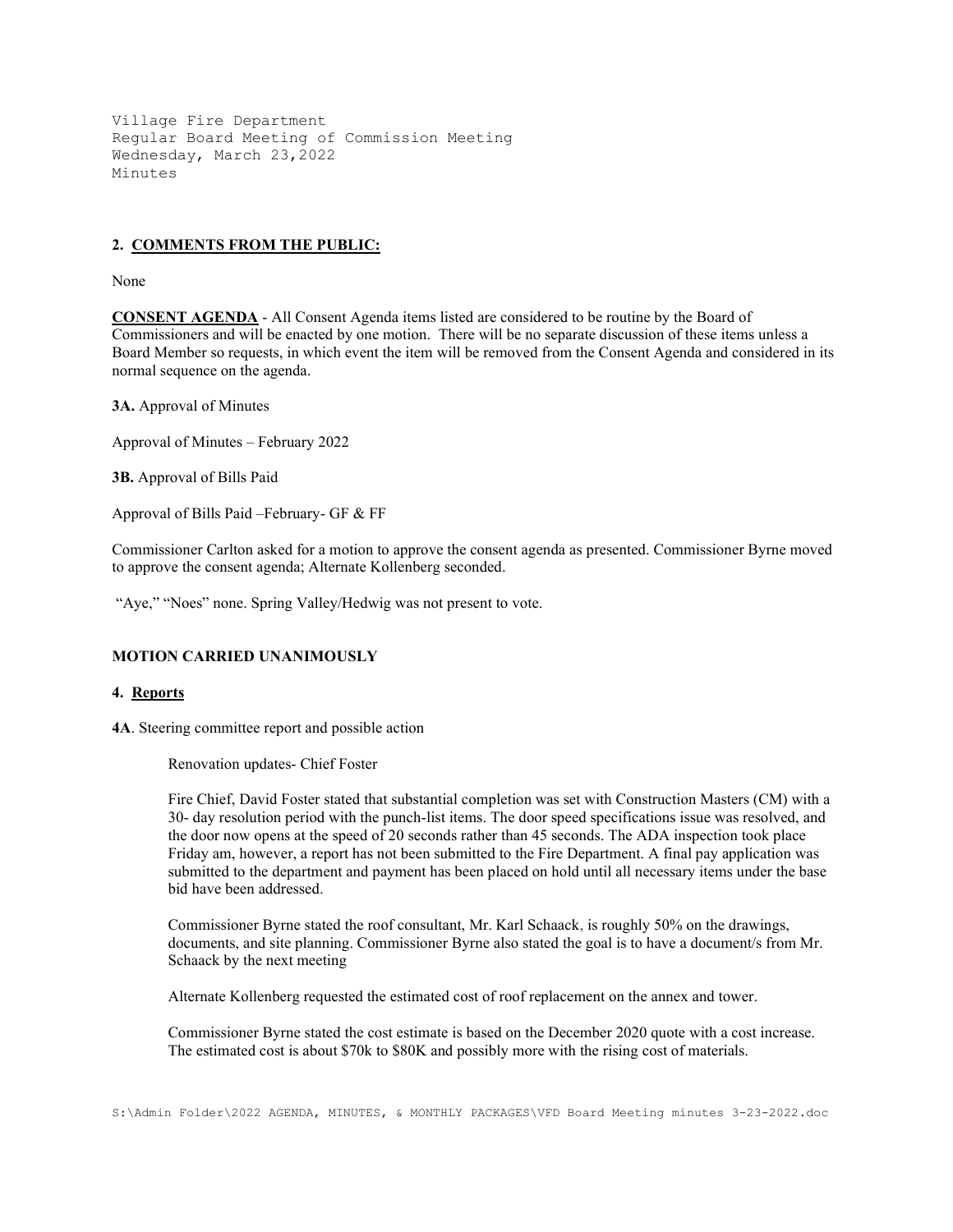#### 4B. Treasurer's Financial Reports – February 2022

 Marlo Longoria stated that February is at 16% of the budget. She also stated that currently, the department is over budget due to OT- salaries and maintenance of vehicles. She also stated that the 457 contributions were put in as 1/ 12 in 2022 personnel expenditures to see the amount throughout the year.

- 4C. Fire Chief's Report -Events of February 2022; Monthly Performance; Record of Calls; EMS Collections, Operational issues, Response times, and staffing.
	- Racquet club fire in a small crawl through in a duct
	- Cardiac arrest the patient was in good condition when arriving to hospital
	- Hiring 1- Employee FF/EMT
	- Hired a new FF/EMT- in the pre-employment process
	- Emergency food supply 30 days -3 shifts- 4000 calories 15 people
	- This month demonstrated how the alerting system worked, overhead door (OHD),and CAD worked cohesively to improve the response time after construction. All equipment working
	- Rescue staffing
		- o 29k in February
		- o 1 st Rescue 1 (R1or R2) staffed regularly
		- o 2 nd staffed as needed
		- o Length of time at the hospital 1-2 hours.
		- o Suggested continuing staffing R2 or staff R2 full time.
	- FF/EMT posted position.
	- Looking ahead, the fire marshal is probably looking at retiring in the next year and a half. Need to start looking for and training replacement.
	- Rescue 2 staffing still ongoing since August 2021. Hospital hold times are still long, but covid calls have dramatically decreased. Chief Foster asked the commission if they wanted to continue to keep rescue 2 staffed. The commission agreed to continue rescue 2 staffing.

Commissioner Folloder asked Chief Foster what is the monthly cost of staffing the R2 for a regular employee? Chief Foster stated to hire a regular employee would cost \$140K a year salary, benefits, turnout gear, and uniform. Commissioner Folloder stated \$24K a month to staff R 12-hr on 2 FTE only ½ the time.

Commissioner Byrne stated with the increased medical facilities, influx of people, and delay from Houston Fire Department there is a greater need for the 2<sup>nd</sup> ambulance to be staffed full-time to provide the level of care the residents of the Village expect. He also stated that if the cost of overtime is greater than the cost of hiring an "x" number of people, the commission should be receptive to the chief recommendation to staff the R2 full-time.

Commissioner Folloder stated as a commission, he thinks that all would want to see the rescue staffed full-time and the ladder staffed full-time. This has to be the agreement, once agreed then the goal is then set and how the commission should execute would follow.

Commissioner Carlton requested the Village Fire Department provide all options to staffing the ambulance.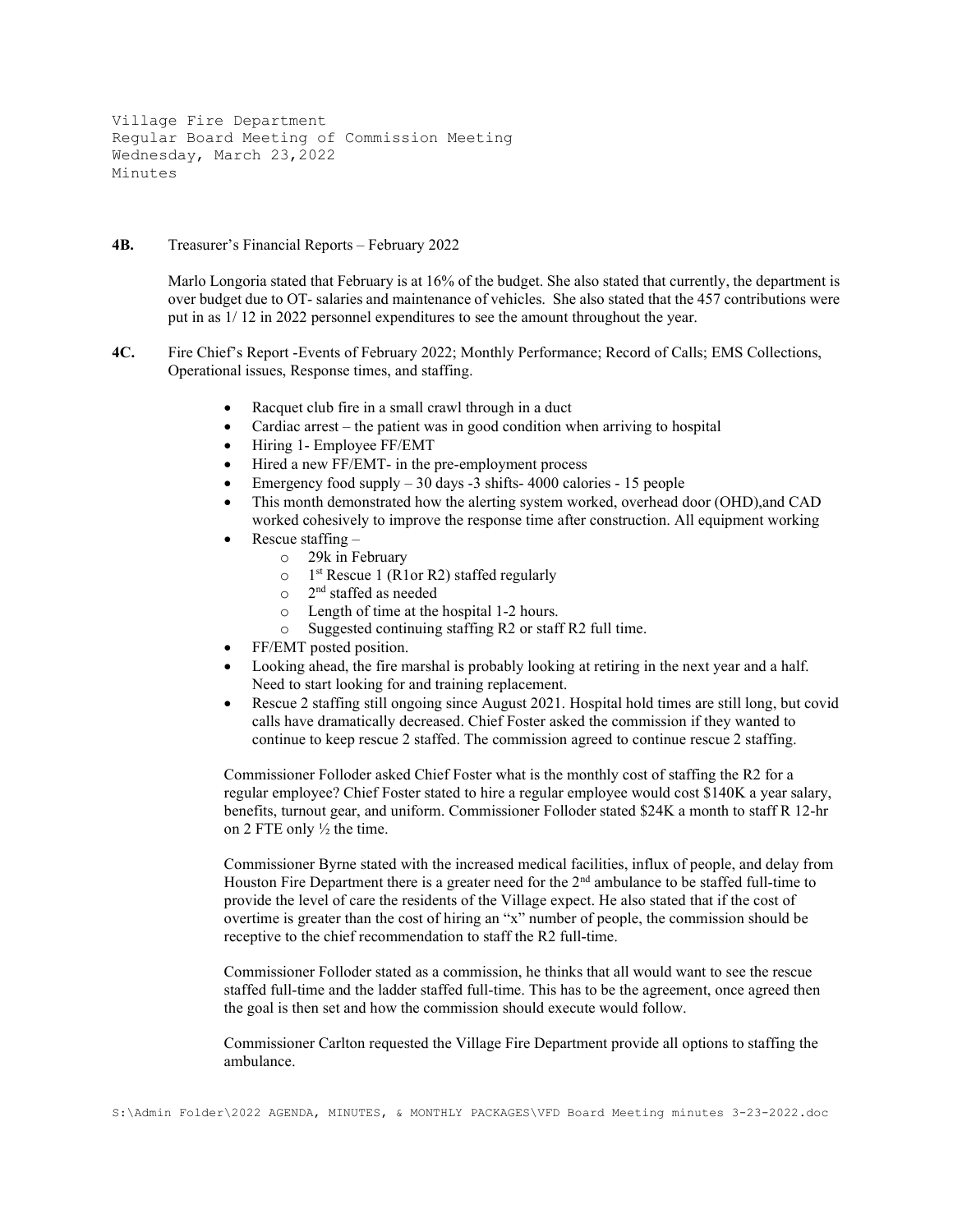- 5. CONSIDERATION OF CONTRACTS/AGREEMENTS The Board will discuss and consider possible action on the following:
- 5A. Interlocal Cooperation Agreement Amendment #6 readmitting Bunker Hill Village to the Village Fire Department.

Attorney, Brandon Morris presented the material and a signed copy of the amendment # 6 from all villages to the commission.

Commissioner Carlton asked for a motion to approve the Interlocal Cooperation Agreement Amendment #6 readmitting Bunker Hill Village to the Village Fire Department, Commissioner Folloder moved to approve the items presented; Alternate Kollenberg seconded.

Commissioner Byrne "Aye," "Noes" none.

Spring Valley was not present to vote.

6. CONSIDERATION OF RESOLUTIONS- The Board will discuss and consider possible action on the following:

None

7. DISCUSSION ITEMS/PRESENTATION OF SPECIAL REPORTS - The Board will discuss and consider possible action on the following:

None

8. CONSIDERATION OF AND POSSIBLE ACTION ON THE FOLLOWING - The Board will discuss and consider possible action on the following:

 -Flashing signal and sign quote-Chief Foster stated that it would be \$2,500 plus 2.5% to install (approx. \$7,000.00 total

-Long-term vehicle maintenance schedule- Commissioner Folloder proposed the idea, that the commission use the ambulance fund to provide self-funding to a reserve for maintenance on the apparatus.

-2021 Investment Policy and Resolution NO. 2021-01- Tabled